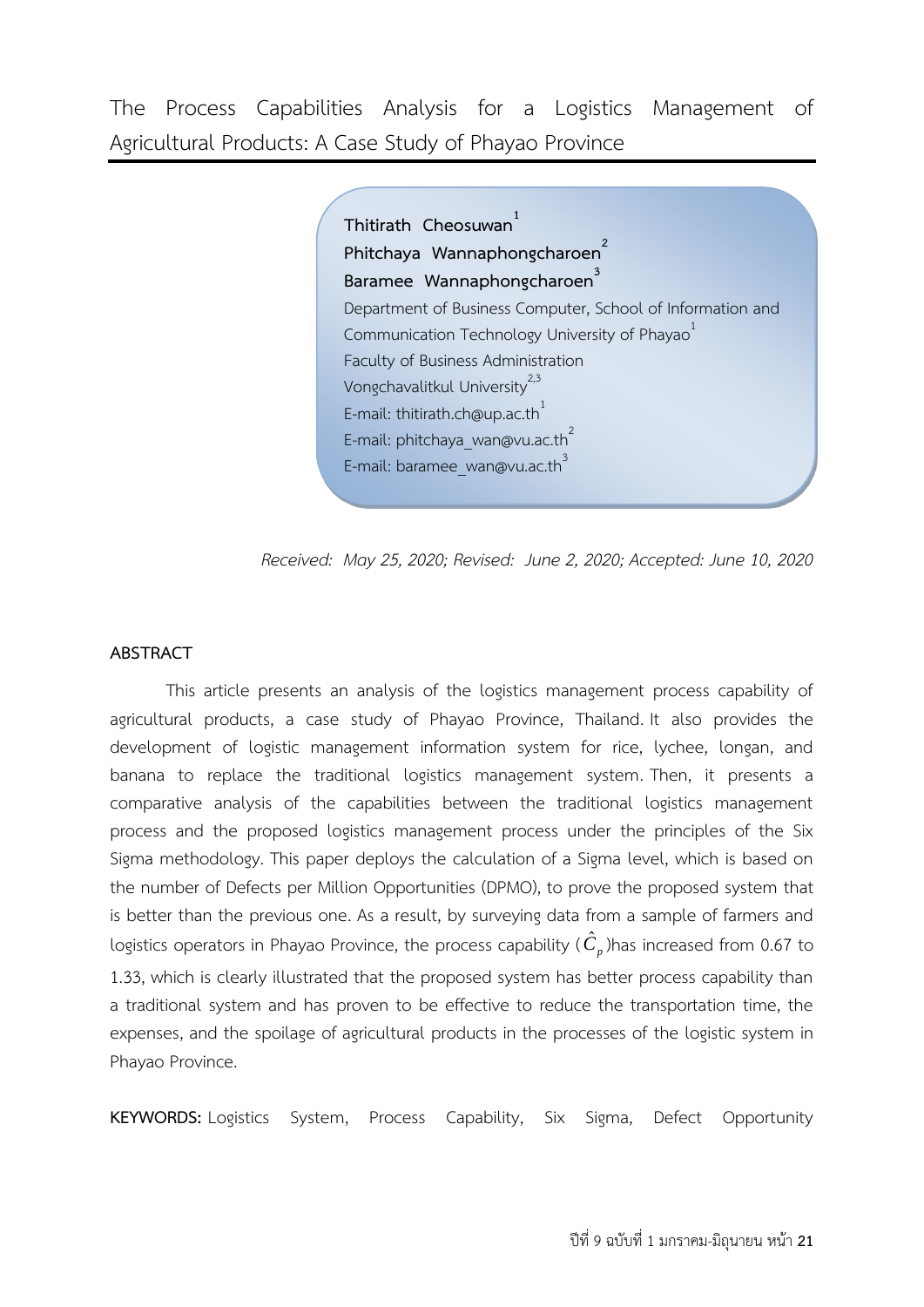## **Introduction**

One of the main factors that enables agricultural products to be of high quality and be able to compete with traders in other countries is having a good and efficient logistics system. It will support both farmers and logistics providers to deliver the agricultural products to consumers on a planned schedule and to fulfil existing customer needs more effectively. An effective logistics system will enable farmers or logistics operators to predict the quantity of agricultural produce that consumers want to purchase. This will allow farmers to plan their harvest more effectively, reducing the damage from the spoilage of agricultural goods caused by the oversupply.

 The Six Sigma Process has been chosen for this research to create the proposed logistics management system. By this technique, the systems development has to follow a five-step method, known as DMAIC (Define, Measure, Analyze, Improve and Control), for improving existing process problems. By developing and designing the logistics system according to the five phases of the Six Sigma Process, it will reduce the repetition and confusion of procedures, resulting in the proposed logistics system to be effective at a level that is accepted worldwide (Mihnea-Dorin Bloj et.al., 2020). With biodiversity in Phayao Province, Thailand, the local farmers cultivate many agricultural products such as rice, lychee, longan, and banana. All agricultural products are distributed and shipped by logistics operators in the province using traditional logistics systems that do not rely much on information technology (IT) to support their logistic processes. This research, therefore, presents a modern logistics management system, combined with the full potential of IT, to support farmers and logistic entrepreneurs in Phayao Province to be able to deliver agricultural products to the destination on schedule efficiently.

 The most important aspect in the development of a logistics management system is the collection of information in the target area, then to be analyzed and create a map. From a previous developed logistics study, the authors found in many cases that the old logistic system retrieves a lowresolution map, so truck drivers were not able to know the details of the route to deliver agricultural products effectively. Moreover, some existing logistics systems retrieve satellite imagery displaying areas that are not important. Hence, it causes a large amount of data to be analyzed in the system leading to the delay analysis and navigation of the system.

The current theory in supply chain management may cover all agricultural production processes planning, implementing and controlling procedures, transportation, and storage of goods. All these processes will be handled from the beginning of the production of agricultural products to the destination. They can be grouped into three main logistics: inbound logistics, internal logistics, and outbound logistics respectively (Joshi Vijay, 2018). The decision support system in the logistics management system is used to support logistic operators to track the conditions on the transportation routes in real-time, then they can choose the best route for delivering their agricultural products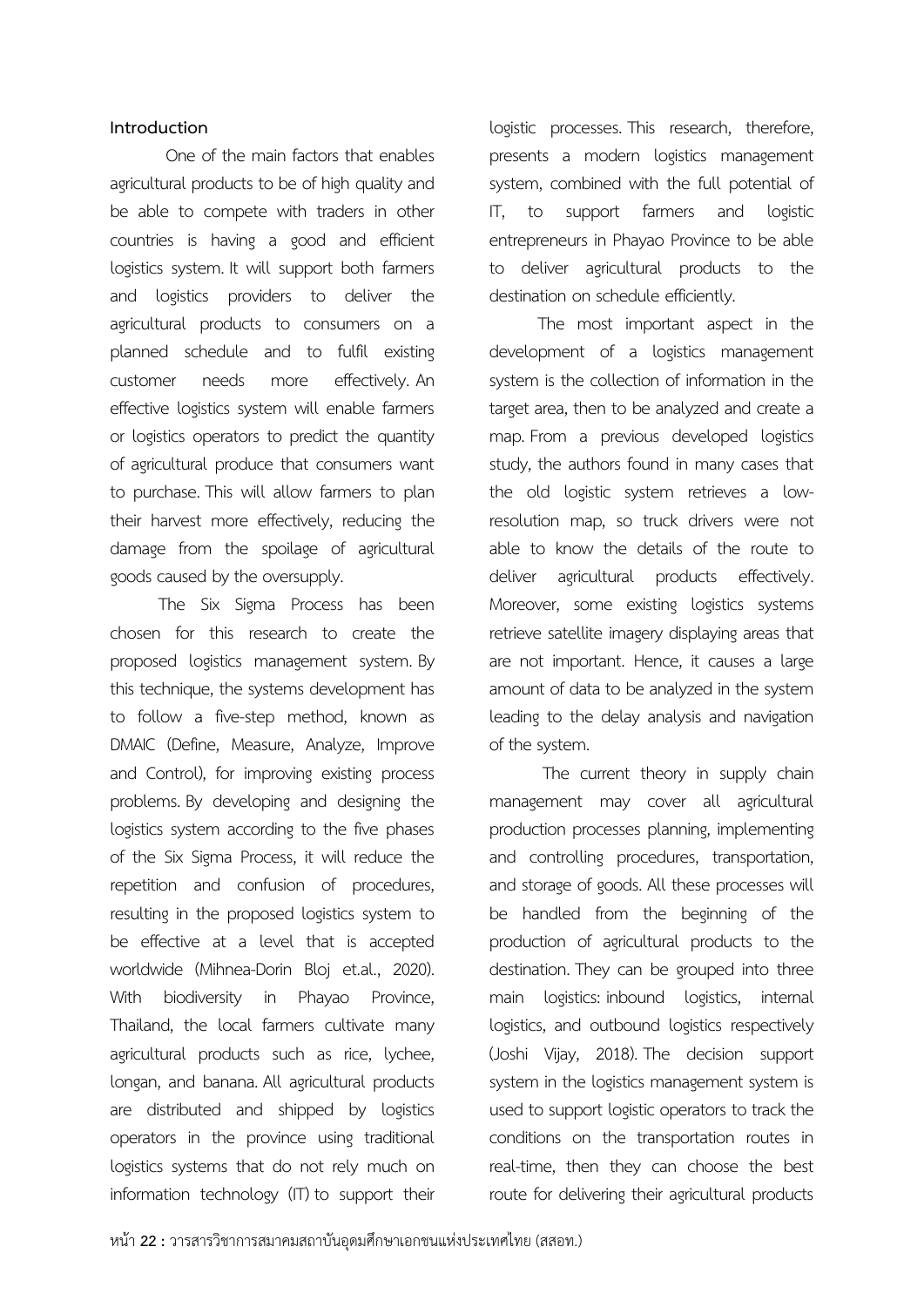without delay. As a result, farmers can deliver agricultural products to the customers in time, reduce shipping cost of agricultural goods to the destination.

 One of the most effective and competitive methods for farmers is to provide farmers with useful information that enables them to increase their crop productions. This will increase farmers' income and improve the lives of farmers.Thus, the application of information technology by using the Internet to send all necessary information to farmers is very important (Hung Gia Hoang, 2020). Also, the information technology combined with the cultivation of agricultural products will reduce the complicated and unnecessary processes of farmers. It helps farmers know the kind of their customer demands at the destination. Therefore, they will be able to grow agricultural products that meet the needs of a target market. Farmers can reduce unnecessary costs during the cultivation process and increase marketing efficiency (Alavion, Allahyari, Al-Rimawi, & Surujlal, 2017). Nevertheless, the un-updated data and the uncertainty in the agricultural market are still a major condition for agricultural entrepreneurs, especially in rural areas (Pham C. N., 2018). Many pieces of research put forward logistics distribution model to solve this condition such as Aroca et.al., 2017., Amelec V., 2015., Viloria A. et.al., 2018., Soca, E.B. and El Trabajo, 2015., Vanyolos E, 2017., and Tortorella, 2017 respectively.

 The purpose of this research is to develop a logistics management process capability of agricultural products based on the Six Sigma Level theory to provide the

most complete logistics management system for farmers and logistics operators in Phayao Province. The proposed system is to prove that it is more effective than the traditional logistics systems used by farmers and logistics operators in Phayao Province and is suitable for replacement of existing traditional systems.

## **Purposes**

 1. To analyze and develop the logistics management system of agricultural products for local farmers and logistics providers in Phayao Province, Thailand.

2. To compare the traditional logistics management process with the proposed system

## **Benefit of Research**

The logistics management information system is to reduce the transportation time, the expenses, and the spoilage of agricultural products in the processes of the logistic system in Phayao Province.The proposed decision support system could relatively reduce logistics expenses due to optimization of supply chain management, especially local farmers.

#### **Research Process**

The proposed system is developed based on the Six Sigma Steps, which has five phases: Define, Measure, Analyze, Improvement and Implementation, and Control respectively.

First, the Define phase is to know what the project is all about. To know the project, the researchers must have sufficient know-how about the process as well. Then,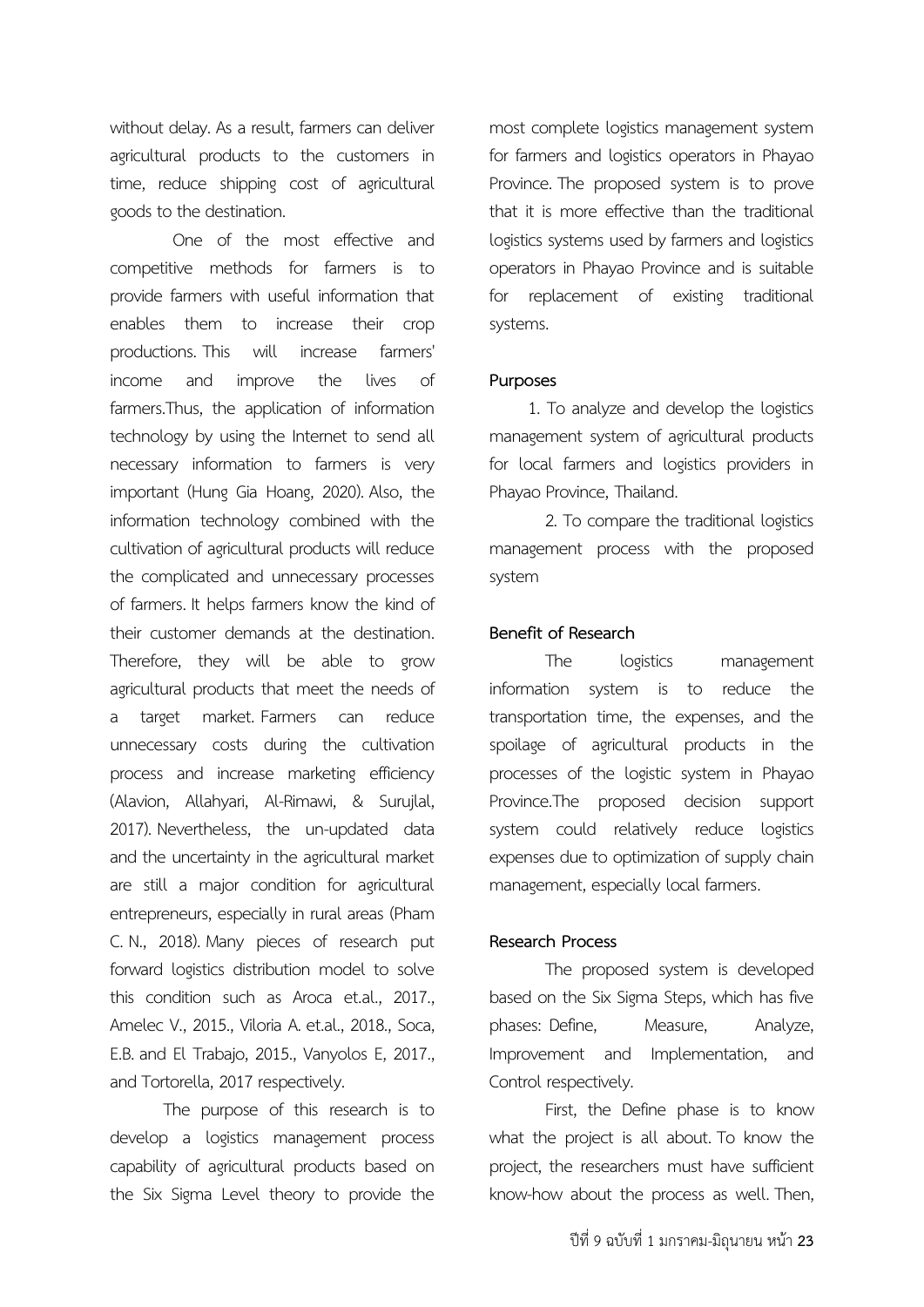when knowing all system processes, the researchers have insight into the causes of inefficiency and frustration so that improvement plan could be made. A Process Flowchart map or Standard Operating Procedure (SOP) document should deploy to assist this study drill-down into the processes.

Second, the Measure phase involves more numerical studies and analysis of data than the study in the Define phase. This phase focuses on the validation of the measurement system and the collection of root causes.

Third, the Analyze phase of DMAIC requires researchers to identify problems that cause agricultural product defects in the production process. This phase is loaded with many tools to detect the problems in the manufacturing process and determine if these problems are the root causes of the defects.

Fourth, the Improvement and Implementation phase is where the researchers get into the problem-solving cycle, namely creating solutions, pilot the process change as planned and collect data from experiment to confirm a measurable difference made. This phase is very difficult, but provides great benefits. If all experiment processes done correctly, they provide a chance to create innovative and effective solutions. Thus, it will provide a positive effect on the baseline measure, create a better process for both farmers and logistics operators and better agricultural goods or service experience for customers.

Finally, the Control phase involves implementing the actual changes, updating procedures and job instructions, retraining

both farmers and logistics operators on new procedures, setting up the proposed system in place to measure and monitor the new process (J.P. Costa, et.al., 2019; S. Krishna Priya, et.al., 2020).

According to T. Yamane, this research provides a Taro Yamane's rule to collect and analyze the data that is beneficial to the development of the proposed logistics management system (T. Yamane, 1973). For the quality control of the developed software, the authors follow Li and Fan's method to determine how to develop software based on the systems development life cycle. This is necessary to create the application of the proposed system (Li and Fan, 2012). For the improvement and enhancement of the proposed system, this research follows all procedures presented by K. Srinivasana, et.al. This research modifies the rule of DMAIC to control errors and unnecessary costs occurred in the system. It relies on geographic statistics to point out all mistakes that happen in the system. Currently, many companies have applied the DMAIC to control their quality of services to the maximum satisfaction to customers (K.Srinivasana, et.al., 2014). Moreover, Alexandra Teneraa and Luis Carneiro Pinto have applied the Lean Six Sigma (LSS) to increase the efficiency of management processes in system development by using a Case Study based on a real enterprise environment. Both the DMAIC and the LSS have a similar process, which is only slightly different in detail (Alexandra Teneraa and Luis Carneiro Pinto, 2014). Lastly, Miller provides the Activity-based Costing (ABC) to reduce the cost of transportation of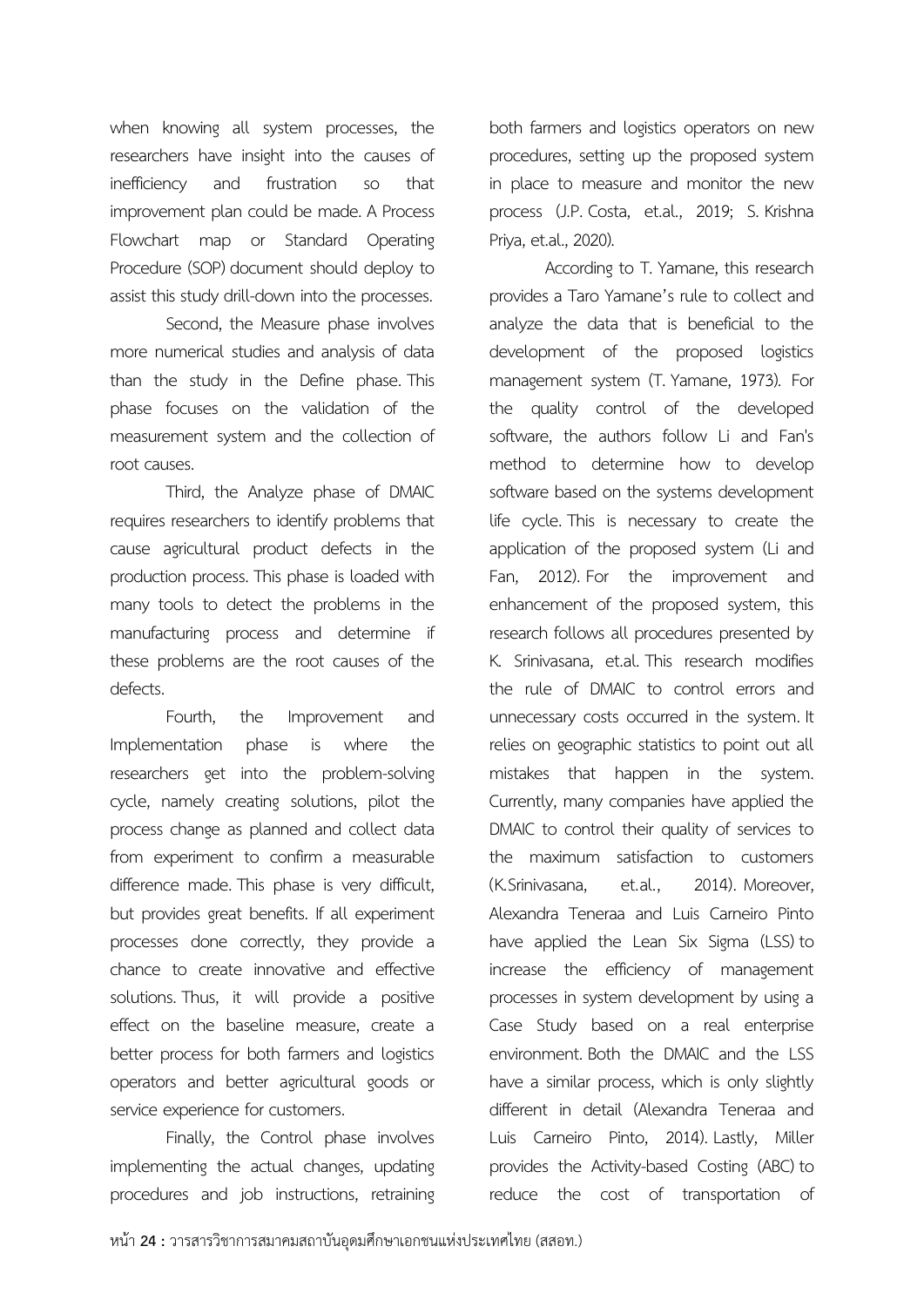agricultural products by using historical data to correct all mistakes causing the unnecessary costs in the transportation (Miller, 1996). By using the ABC technique, many cooperation can reduce trade costs from transportation from the competition in today's modern business world (Ishter Mahal, Md. Akram Hossain, 2015).

## **Population and Sample**

The purposive sampling technique was employed by selecting the sample of farmers and logistics operators who were unsuccessful in farming business, by using non-probability sampling (Boonchom, 2002). The purposive sampling is 329 farmers and 50 logistics operators in Phayao Province, totally 379 samples.

## **Instruments**

The fundamental problem-solving approach is done by following the DMAIC ( Define-Measure-Analyze-Improve-Control) of Six Sigma theory in order to reduce the process variation and improvement process results.

# **Data Analysis**

The aim of data collection from both farmers and logistics providers is to develop the logistics management system that has been created to the highest quality and standards. The proposed system is designed and developed based on the Six Sigma process. It can reduce mistakes in the system development process based on statistical information (K.Srinivasana, et.al., 2014). The measurement process relies on the tree diagram to measure the important values of the proposed logistics management system. It is also used to analyze the quality of the process to find the most suitable value for the system (Sittisak Prukpitikul, 2003).The system indicator of the proposed system is used for improving and developing the system through the Process Output Variable (KPOV), which consists of a business indicator, a project indicator, and a theme indicator respectively. The proposed system will be evaluated by users of all 10 topics: User Service, Control and Security, Backup and Recovery, Fully Function, User Interface, Speed and Output, Usability, Easy Data Import, Modern and Integration, and Data Management. As shown in Figure 1, through the analysis of data, all evaluated scores can be shown in the Pareto Charts based on the Six Sigma Process standard.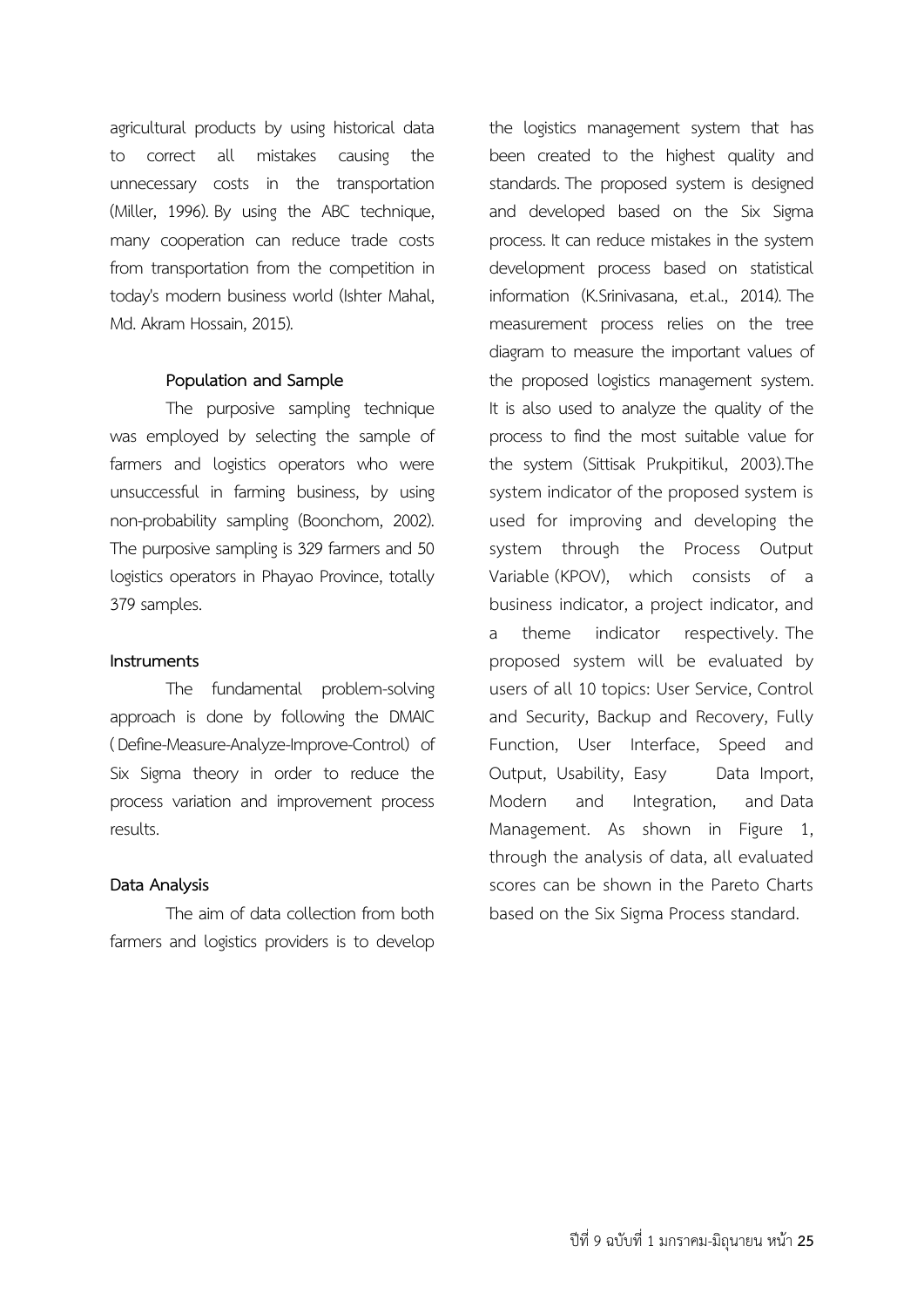

**Figure 1** The Pareto Chart of the proposed system based on the Six Sigma Process standard

According to the Pareto Chart in Figure 1, user satisfaction scores are sorted in descending order (from left to right). In other words, the User Service receives the most user satisfaction, and the Data Management receives the least user satisfaction.

For the DMAIC evaluation process, the data is collected in the system and is interpreted by comparing the traditional logistics system and the proposed system based on the Baseline Sigma Quality Principles. Then, the defect opportunities of logistics management system will be searched by four steps as follows: First,

the criteria weighting technique is used for creating an indicator account. Second, a check sheet is employed for collecting information in the logistics process testing (Kitisak Ploypanichcharoen, 2005). Third, from the information in a check sheet, it is manipulated to seek all flaws and mistakes in the processes. Fourth, the analyzed information from the processes based on baseline sigma is used for finding the system mistakes, which is randomly compared with the Defects per Million Opportunities (DPMO). It can be obtained from the following equations:

$$
DPMO = \frac{Defect\ Counted}{Unit\ Counted + Defect\ Opportunity}.
$$
 (1)

The Defects per Opportunity (DPO) is a metric that indicates the number of defects in a process per opportunity. It is calculated by the number of defects divided by the number of opportunities.

The DPO is an important value to calculate the DPMO. It can multiply the DPO by 1 million to receive the DPMP. After that, the sigma level is indicated and calculated from the number of both the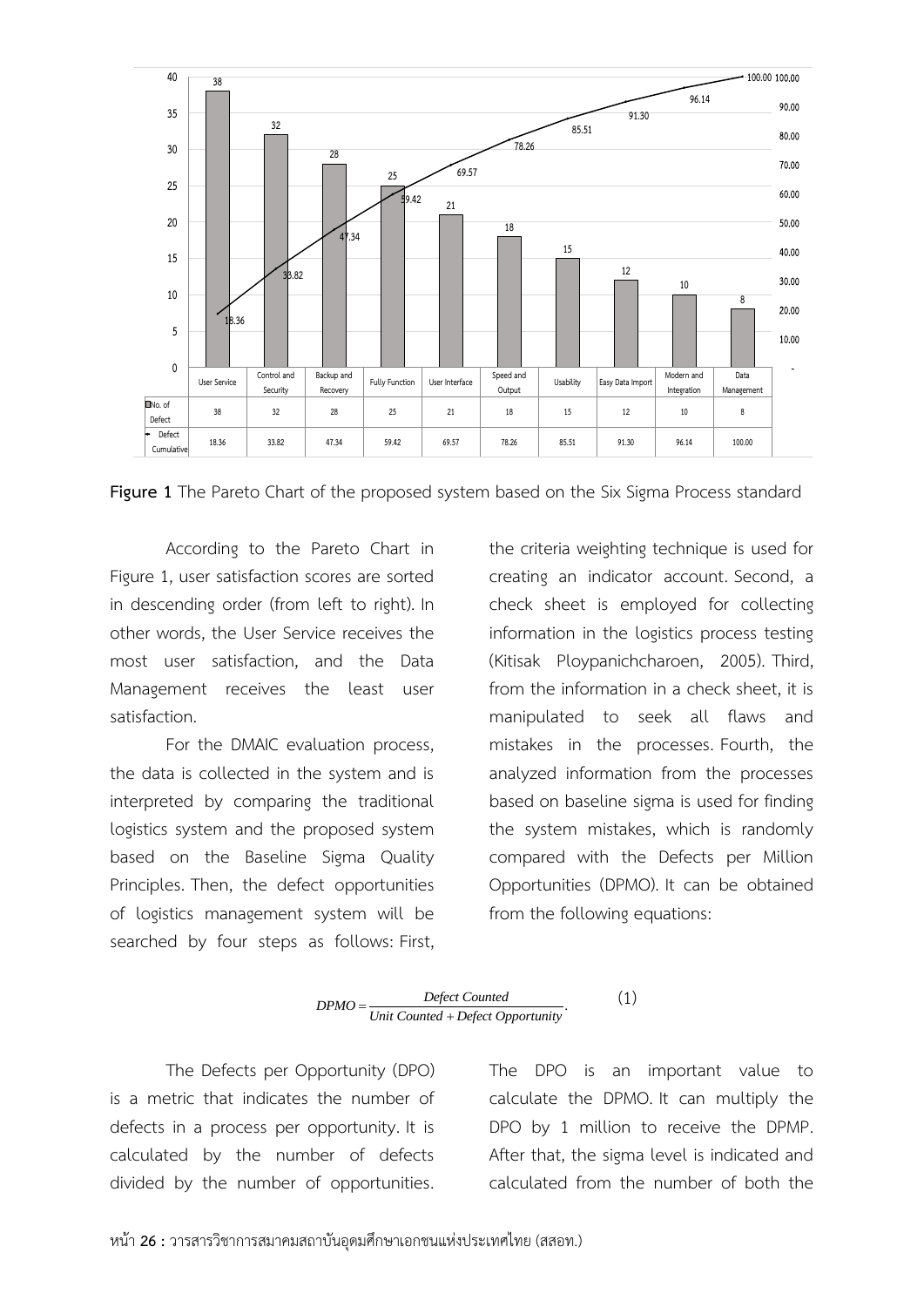solvable problems and the unsolvable problems in the system. In the case of

$$
\overline{P} = \frac{\sum np}{\sum p},
$$

where  $\sum np$  is the total number of defect products, and  $\sum p$  is the total number of determine products.

The processing capacity in the logistics management system is limited in the analysis of various data based on the variance that occurs for the measurement of data from a sample. If this variance is

$$
\hat{C}_p = \frac{USL - LSL}{6\hat{\sigma}},\tag{3}
$$

where *USL* is the upper specification limit, and *LSL* is the lower specification limit.

The Z benchmark methodology is used to calculate the Six Sigma level to estimate the searching performance all

$$
P_p = \frac{1}{3} Z_{Bench},\tag{4}
$$

proposed logistics management system is as efficient as an industry that is accepted internationally. For the old logistics management system, the collected non-technical data is 65 times that have found 15 errors and 5 defect opportunity per one time. The DPMO is 46,153.85, the short term value is 3.20 sigma, and the long term value is 1.70 sigma respectively. TheSigma Level is 2 $\sigma$ , counted information, it can be calculated from  $\bar{P}$  proportion as:

(2)

greater, it will result in slower processing. The long-term process capability index,  $\hat{C}_p$ , of the proposed system can be calculated from the specification limits divided with the Six Sigma level,  $6\hat{\sigma}$ . The  $\hat{C}_{_{p}}$  can be calculated from the following equations:

information. It also can be used to calculated the  $P_p$  indicator, which is used for evaluating the efficacy of the process. It can be shown as:

the  $\bar{P}$  proportion is 0.11538, and the  $\hat{C}_p$ is less than 0.67. It means that the performance of the old logistics management system is very low. The results is shown in Table 1.

For the proposed logistics management system, the collected technical data is 1,850 times that have found 9 errors and 12 defect opportunity per one time. The DPMO is 405.41, the short

ปีที่9 ฉบับที่ 1 มกราคม-มิถุนายน หน้า **27**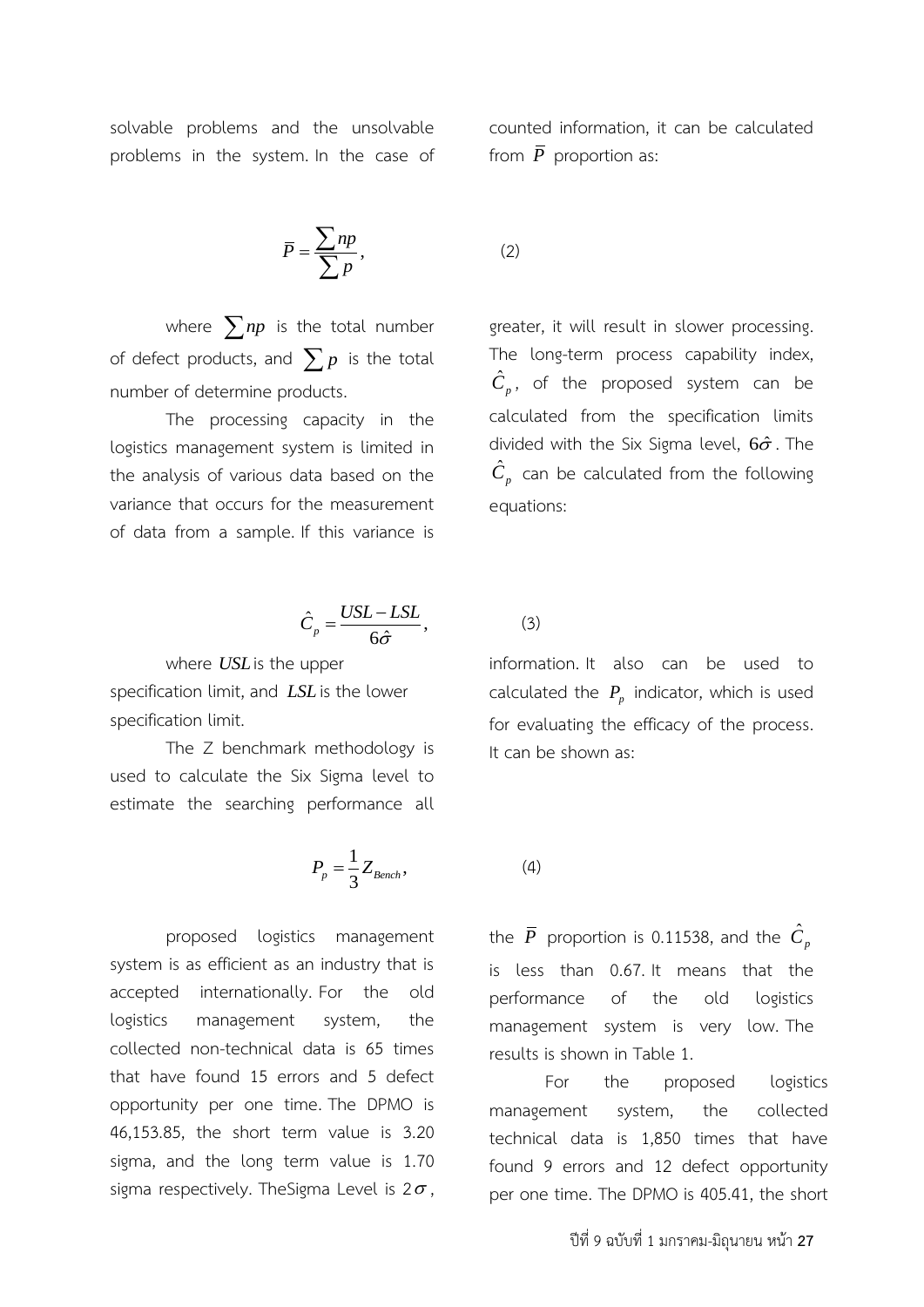term value is 4.80 sigma, and the long term value is 3.30 sigma respectively. The Sigma Level is 4 $\sigma$ , the  $\bar{P}$  proportion is 0.00486, and the  $\hat{C}_p$  is equal or higher than 1.33. It means that the performance of the proposed logistics management system is the high standard. The results are also shown in Table 1.

**Table 1** The comparative calculation of the DPMO, Sigma Level and Process Capability of the traditional logistics management system and the proposed logistics management system

| ltem                                     | Process Capability of<br>the Traditional LMS | <b>Process Capability</b><br>of the<br>Proposed Logistics<br><b>MIS</b> |
|------------------------------------------|----------------------------------------------|-------------------------------------------------------------------------|
| Defects Per Million Opportunities (DPMO) | 46,153.85                                    | 67.57                                                                   |
| Defects Per Million                      | 45,500.124                                   | 63.372                                                                  |
| Waste Proportion $(\overline{P})$        | 0.23076                                      | 0.00486                                                                 |
| Defect Opportunity                       | 0.05769                                      | 0.00243                                                                 |
| Sigma Level                              | 2 Sigma                                      | 4 Sigma                                                                 |
| Process Capability $(P_n)$               | 0.666666667                                  | 1.33333333                                                              |
| Process Capability Rate $(C_n)$          | < 0.67                                       | $\geq 1.33$                                                             |
| Process Capability Level                 | Non-competitive                              | Industry average                                                        |



**Figure 2** The normal distribution of process capability and defects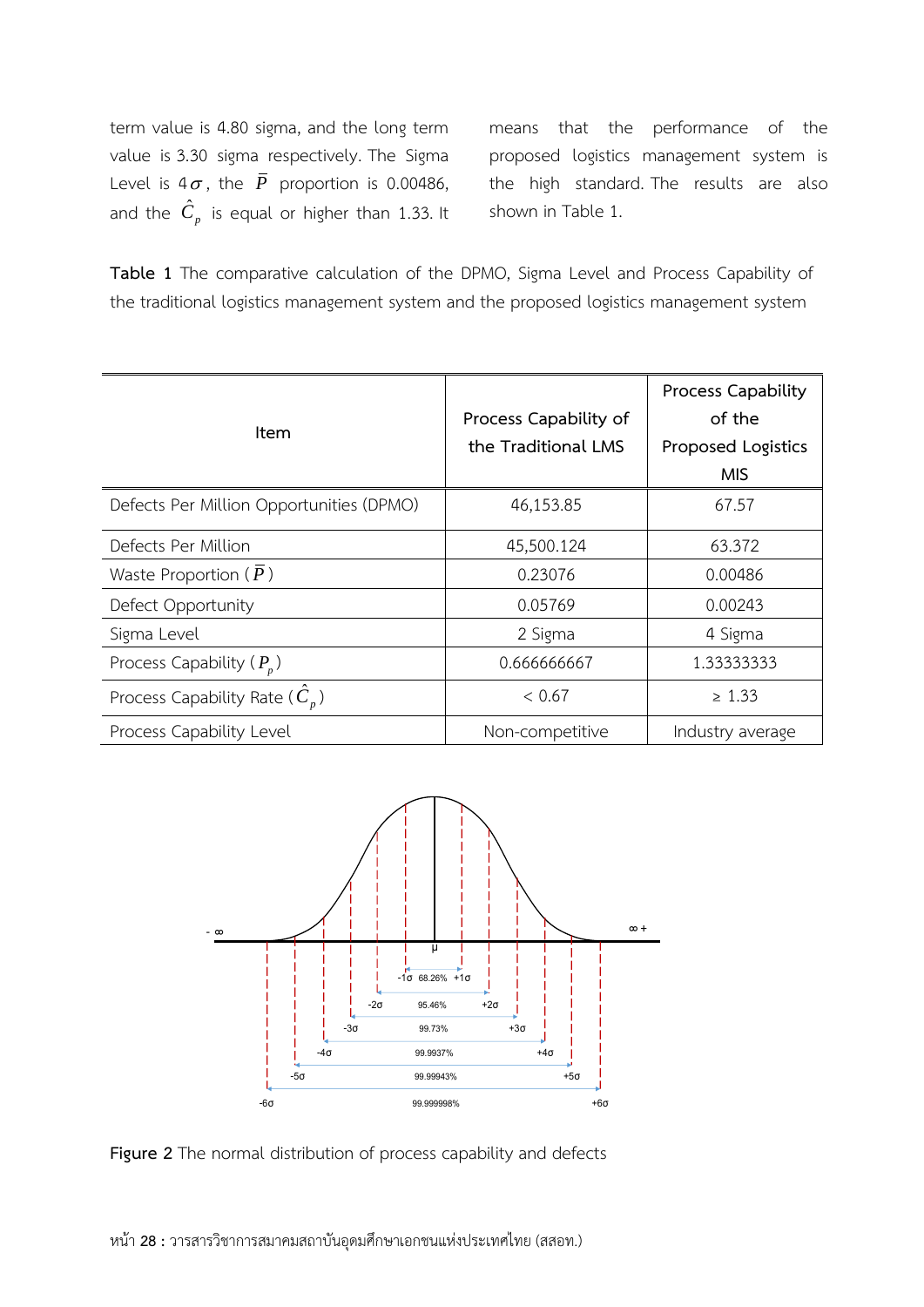

(b) The logistics management information system

**Figure 3** Defect opportunity rate

# **Conclusion and Recommendation**

This paper presented the analysis of the logistics management process capability of agricultural products in Phayao Province, Thailand. The proposed system was designed and created by using the Six Sigma methodology, which was used to control the quality of the system. It provided the logistic management information system for both farmers and logistics operators to ship their products such as rice, lychee, longan, and banana to the destination on time. It is a useful tool for them to manage time, budget,

and resources related to the cultivation of agricultural products more effectively. Consequently, it helps them reduce unnecessary expenses and increase their income that raises their living standards.

# **Acknowledgements**

This work was supported by research grants to the author from the University of Phayao. We gratefully acknowledge all colleagues for their skilled technical assistance, essential works and critical comments on the manuscript.

# **References**

- Alavion, S.J., Allahyari, M.S., Al-Rimaw, A.S.,& Surujlal, J. (2017). Adoption of agricultural Emarketing: Application of the theory of planned behavior. *Journal of International Food & Agribusiness Marketing*, *29*(1), 1-15.
- Alexandra, T. and Luis, C.P. (2014). *A Lean Six Sigma (LSS) project management improvement model. Social and Behavioral Sciences, 119, 912-920*. Retrieved from: https://www.sciencedirect.com.
- Amelec, V. (2015). Validation of strategies to reduce exhausted shelf products in a pharmaceutical chain. *Advanced Science Letters, 21(5), 1403-1405.*
- Aroca, P., Gonzalez, P., and Valdebenito, R. (2017). The heterogeneous level of life quality across Chilean regions. *Habitat International, 68,* 84-98*.*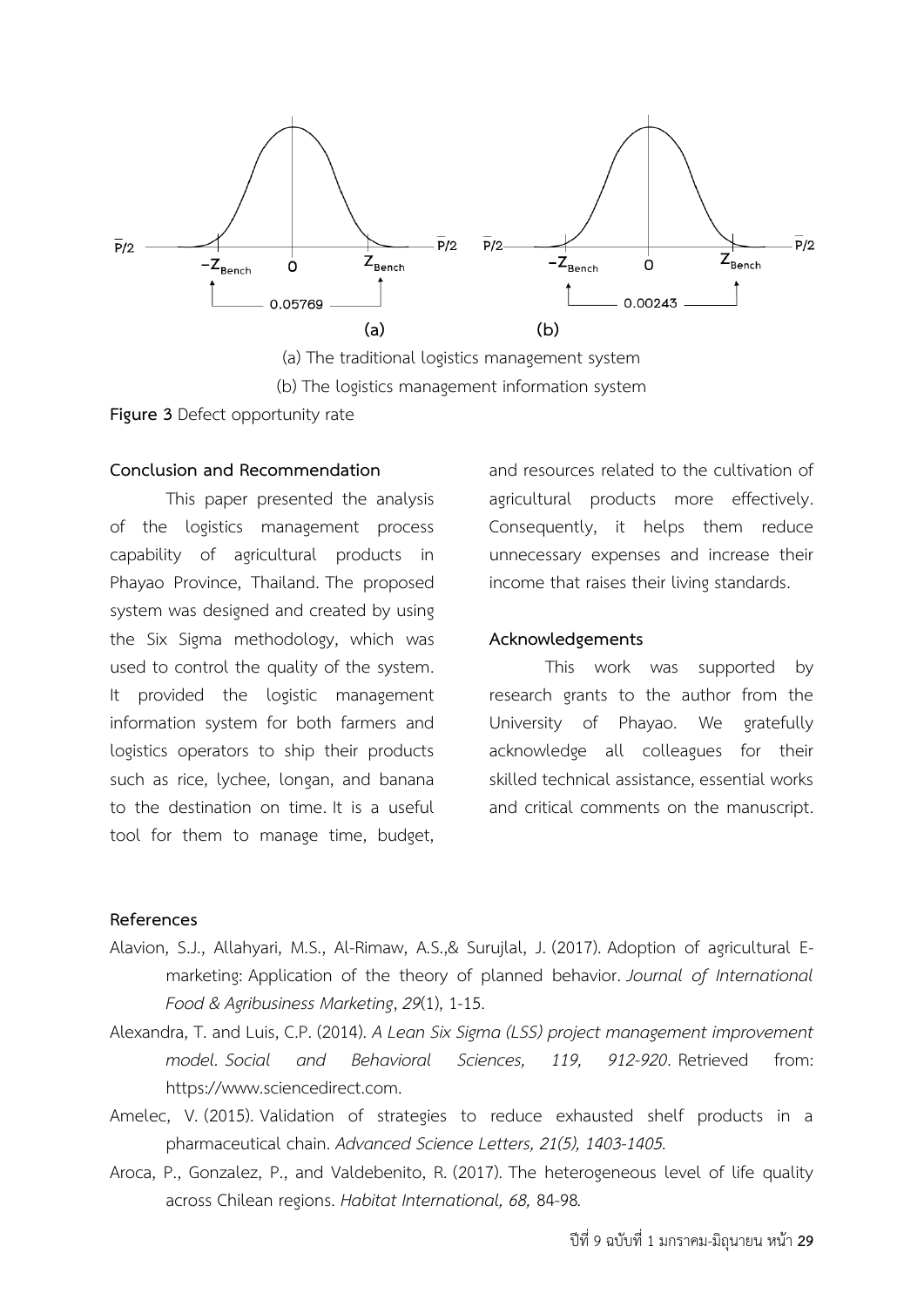Boonchom Srisa-ard. (2002). *Preliminary Research Revised Edition.* Bangkok:Wattana Panich.

Hung Gia Hoang. (2020). *Determinants of the adoption of mobile phones for fruit marketing by Vietnamese farmers. World Development Perspectives.* Retrieved from: https://doi.org/10.1016/j.wdp.2020.100178

- Ishter Mahal and Md. Akram Hossain. (2015). Activity-Based Costing (ABC) An Effective Tool for Better Management. *Research Journal of Finance and Accounting, 6,(4).* Retrieved from: https://www.researchgate.net/publication/309398925 Activity Based Costing ABC -An Effective Tool for Better Management.
- J.P. Costa, I.S. Lopes, and J. P. Brito. (2019). *Six Sigma application for quality improvement of the pin insertion process.* International Conference on Flexible Automation and Intelligent Manufacturing (FAIM2019). Retrieved from: http://www.sciencedirect.com
- Joshi Vijay. (2018). An Analytical Study of Logistics Process at Logistics Park India Pvt. Ltd. Nagpur. *Asian Journal of Management, 9(1), 692-696.* Retrieved from: http://www. indianjournals.com/ijor.aspx?target=ijor:ajm&volume=9&issue=1&article=107.
- K.Srinivasana, S.Muthub, N.K.Prasadc, and G.Satheeshd. (2014). *Reduction of paint line defects in shock absorber through Six Sigma DMAIC phases. Procedia Engineering, 97,* 1755- 1764*.* Retrieved from: http://www.sciencedirect.com.
- Mihnea-Dorin Bloj, Sorina Moica, and Cristina Veres. (2020). Lean Six Sigma in the Energy Service Sector: A Case Study*. Procedia Manufacturing, 46*,352–358. Retrieved from: http://www.sciencedirect.com.
- Pham, C. N. (2018). *The regional characteristics of market information transfer system in the rice production in the Mekong delta, Gödöllő – Hungary.* Retrieved from: https://szie.hu/sites/default/files/pham\_cong\_nghiep\_dissertation.pdf.
- S.Krishna Priya, V.Jayakumar, and S.Suresh Kumar. (2020*). Defect analysis and lean six sigma implementation experience in anautomotive assembly line*. Elsevier Materials Today: Proceedings, 22,948-958, Retrieved from: www.elsevier.com/locate/matpr.
- Sittisak Prukpitikul. (2003). *Quality jump with Six Sigma*. Bangkok: Technology Promotion Association Thailand-Japan.
- Soca, E.B. (2015). El trabajo independiente en el proceso de enseñanza-aprendizaje*, Revista Cubana de Informática Médica, 7*(2), 122-131.
- Tortorella, G., and P.A. Cauchick-Miguel. (2017). *An initiative for integrating problem-based learning into a lean manufacturing course of an industrial engineering graduate program*. Retrieved from: https://dx.doi.org/10.1590/0103-6513.224716.
- Vanyolos, E., I. Furka, and I. Mikoy. (2017). How does practice improve the skills of medical students during consecutive training courses?, *Acta Cirurgica Brasileira, 32*(6), 491- 502. Retrieved from: doi; https://dx.doi.org/10.1590/s0102-865020170060000010.
- Viloria, A., Lis-Gutiérrez, J.P., Gaitán-Angulo, M., Godoy, A.R.M., Moreno, G.C., and Kamatkar, S.J. (2018). *Methodology for the Design of a Student Pattern Recognition Tool to*